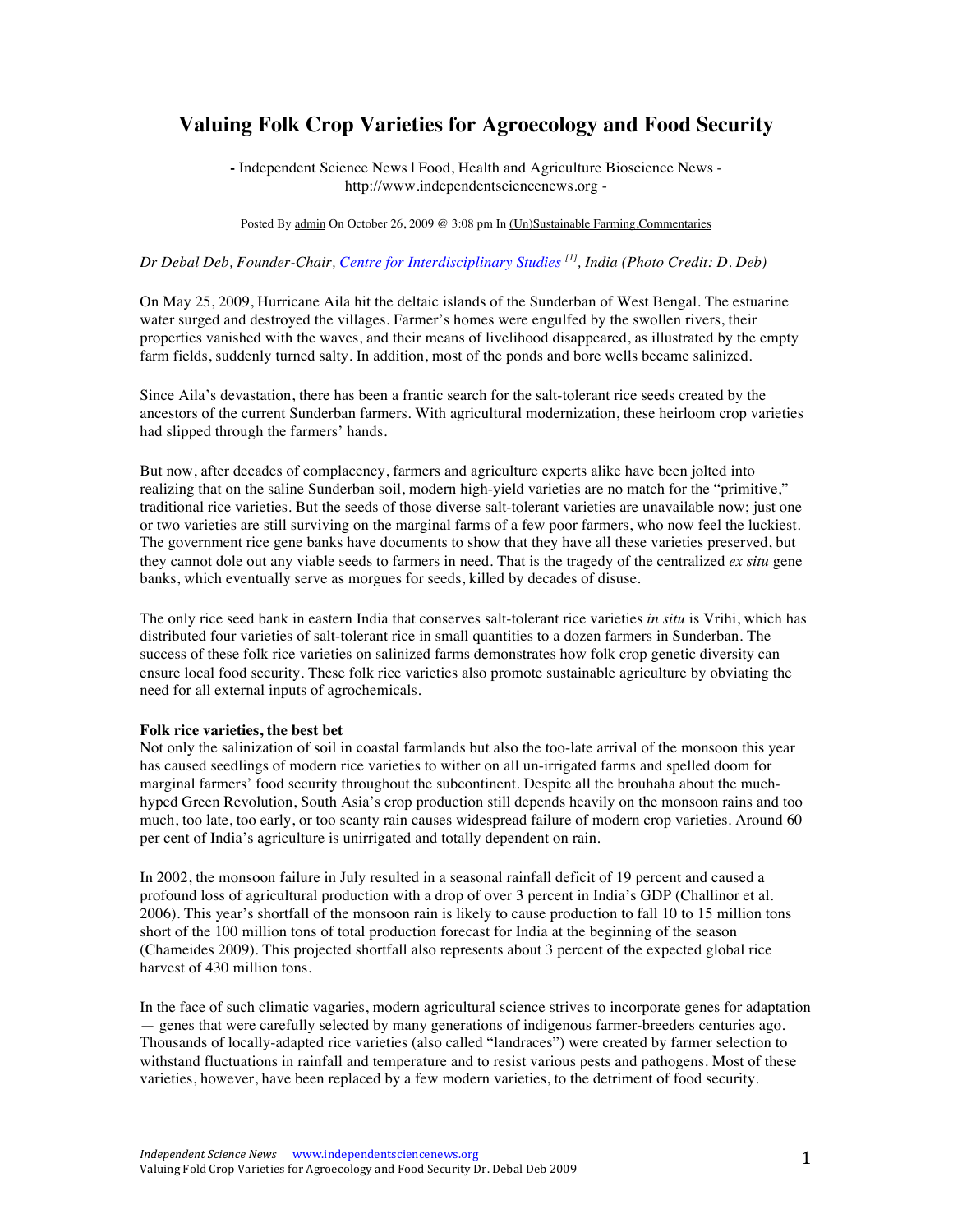Until the advent of the Green Revolution in the 1960s, India was believed to have been home to about 110,000 rice varieties (Richharia and Govindasamy 1990), most of which have gone extinct from farm fields. Perhaps a few thousand varieties are still surviving on marginal farms, where no modern cultivar can grow. In the eastern state of West Bengal, about 5600 rice varieties were cultivated, of which 3500 varieties of rice were shipped to the International Rice Research Institute (IRRI) of the Philippines during the period from 1975 to 1983 (Deb 2005). After an extensive search over the past fourteen years for extant rice varieties in West Bengal and a few neighboring states, I was able to rescue only 610 rice landraces from marginal farms. All others–about 5000–have disappeared from farm fields. The 610 extant rice varieties are grown every year on my conservation farm, Basudha. Every year, these seeds are distributed to willing farmers from the Vrihi seed bank free of charge.

Vrihi (meaning "rice seed" in Sanskrit) is the largest non-governmental seed repository of traditional rice varieties in eastern India. These varieties can withstand a much wider range of fluctuations in temperature and soil nutrient levels as well as water stress than any of the modern rice varieties. This year's monsoon delay has not seriously affected the survivorship and performance of the 610 rice varieties on the experimental farm, nor did the overabundant rainfall a few years earlier.

### **Circumstances of loss**

If traditional landraces are so useful, how could the farmers afford to lose them? The dynamics are complex but understandable. When government agencies and seed companies began promoting "miracle seeds," many farmers were lured and abandoned their heirloom varieties. Farmers saw the initial superior yields of the high input–responsive varieties under optimal conditions and copied their "successful" neighbors. Soon, an increasing number of farmers adopted the modern, "Green Revolution" (GR) seeds, and farmers not participating in the GR were dubbed backward, anti-modern, and imprudent. Seed companies, state agriculture departments, the World Bank, universities, and national and international development NGOs (non-governmental organizations) urged farmers to abandon their traditional seeds and farming practices– both the hardware and software of agriculture. After a few years of disuse, traditional seed stocks became unviable and were thereby lost. Thus, when farmers began to experience failure of the modern varieties in marginal environmental conditions, they had no other seeds to fall back on. Their only option was, and still is, to progressively increase water and agrochemical inputs to the land. In the process, the escalating cost of modern agriculture eventually bound the farmers in an ever-tightening snare of debt. After about a century of agronomists' faith in technology to ensure food security, farming has become a risky enterprise, with ever greater debt for farmers. Over 150,000 farmers are reported to have committed suicide between 1995 and 2004 in India (Government of India 2007), and the number grew by an annual average of 10,000 until 2007 (Posani 2009<sup>[3]</sup>).

The government gave ample subsidies for irrigation and fertilizers to convert marginal farms into more productive farms and boosted rice production in the first decade that GR seeds were used. Soon after, however, yield curves began to decline. After 40 years of GR, the productivity of rice is declining at an alarming rate (Pingali 1994). IRRI's own study revealed yield decreases after cultivation of the "miracle rice variety" IR8 over a 10-year period (Flinn et al 1982). Today, just to keep the land productive, rice farmers in South Asia apply over 11 times more synthetic nitrogen fertilizers and 12.8 times more phosphate fertilizers per hectare than they did in the late 1960s (FAI 2008). Cereal yield has plummeted back to the pre-GR levels, yet many farmers cannot recall that they had previously obtained more rice per unit of input than what they are currently getting. Most farmers have forgotten the average yields of the traditional varieties and tend to believe that all traditional varieties were low-yielding. They think that the modern "high-yielding" varieties must yield more because they are so named.

In contrast, demonstration of the agronomic performance of the 610 traditional rice varieties on Basudha farm over the past 14 years has convinced farmers that many traditional varieties can out-yield any modern cultivar. Moreover, the savings in terms of water and agrochemical inputs and the records of yield stability against the vagaries of the monsoon have convinced them of the economic advantages of ecological agriculture over chemical agriculture. Gradually, an increasing number of farmers have been receiving traditional seeds from the Vrihi seed bank and exchanging them with other farmers. As of this year, more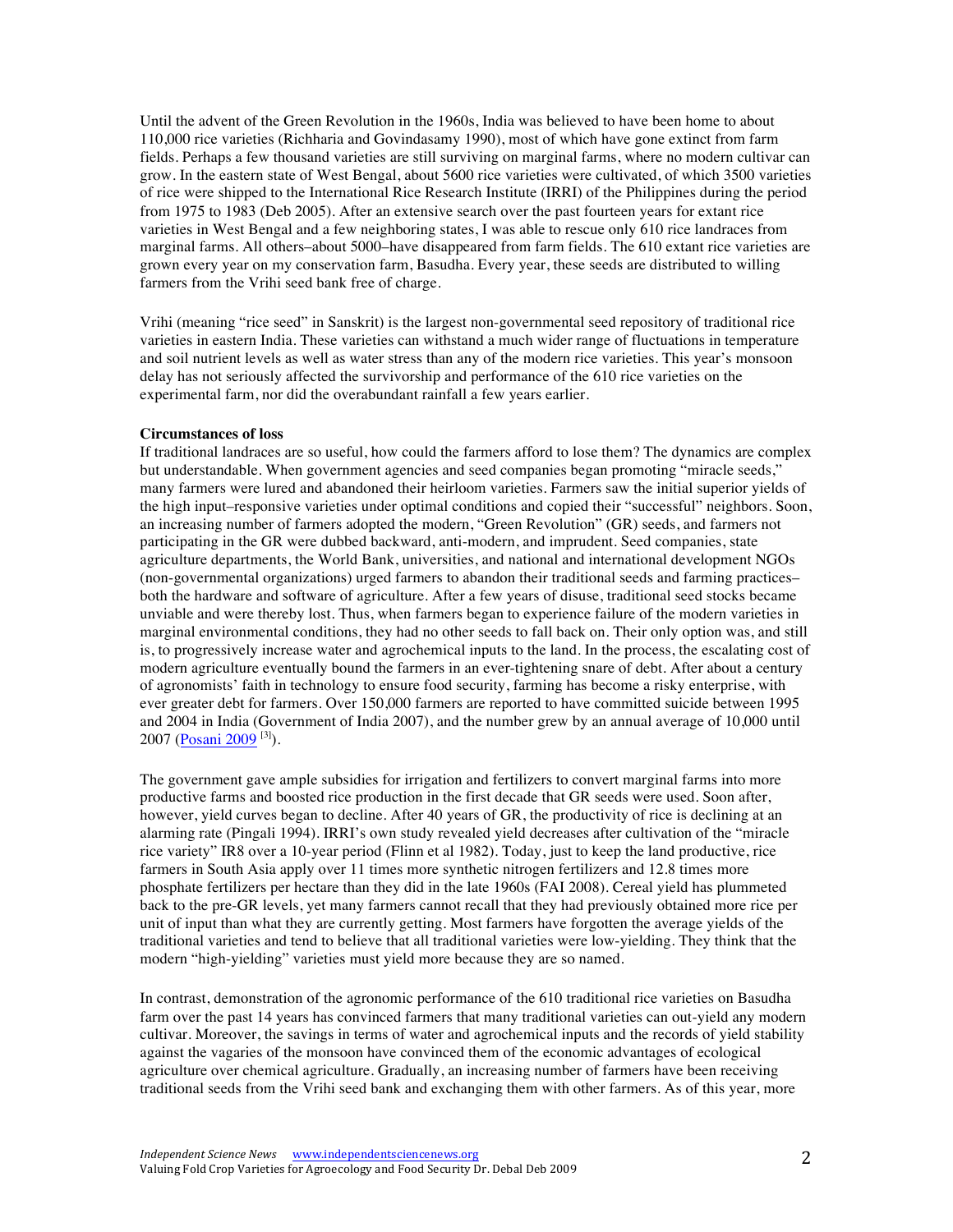than 680 farmers have received seeds from Vrihi and are cultivating them on their farms. None of them have reverted to chemical farming or to GR varieties.

# **Extraordinary heirlooms**

Every year, farmer-researchers meticulously document the morphological and agronomic characteristics of each of the rice varieties being conserved on our research farm, Basudha. With the help of simple equipment–graph paper, rulers, measuring tape, and a bamboo microscope (Basu 2007)–the researchers document 30 descriptors of rice, including leaf length and width; plant height at maturity; leaf and internode color; flag leaf angle; color and size of awns; color, shape and size of rice seeds and decorticated grains; panicle density; seed weight; dates of flowering and maturity; presence or absence of aroma; and diverse cultural uses.

Vrihi's seed bank collection includes numerous unique landraces, such as those with novel pigmentation patterns and wing-like appendages on the rice hull. Perhaps the most remarkable are *Jugal*, the doublegrain rice, and *Sateen*, the triple-grain rice. These characteristics have been published and copyrighted (Deb 2005) under Vrihi's name to protect the intellectual property rights of indigenous farmers.

A few rice varieties have unique therapeutic properties. *Kabiraj-sal* is believed to provide sufficient nutrition to people who cannot digest a typical protein diet. Our studies suggest that this rice contains a high amount of labile starch, a fraction of which yields important amino acids (the building blocks of proteins). The pink starch of *Kelas* and *Bhut moori* is an essential nutrient for tribal women during and after pregnancy, because the tribal people believe it heals their anemia. Preliminary studies indicate a high content of iron and folic acid in the grains of these rice varieties. Local food cultures hold *Dudh-sar* and *Parmai-sal* in high esteem because they are "good for children's brains." While rigorous experimental studies are required to verify such folk beliefs, the prevalent institutional mindset is to discard folk knowledge as superstitious, even before testing it– until, that is, the same properties are patented by a multinational corporation.

Traditional farmers grow some rice varieties for their specific adaptations to the local environmental and soil conditions. Thus, *Rangi, Kaya, Kelas*, and *Noichi* are grown on rainfed dryland farms, where no irrigation facility exists. Late or scanty rainfall does not affect the yield stability of these varieties. In floodprone districts, remarkable culm elongation is seen in *Sada Jabra, Lakshmi-dighal, Banya-sal, Jal kamini*, and *Kumrogorh* varieties, which tend to grow taller with the level of water inundating the field. The deepest water that *Lakshmi-dighal* can tolerate was recorded to be six meters. *Getu, Matla,* and *Talmugur* can withstand up to 30 ppt (parts per thousand) of salinity, while *Harma nona* is moderately saline tolerant. No modern rice variety can survive in these marginal environmental conditions. Traditional crop varieties are often recorded to have out-yielded modern varieties in marginal environmental conditions (Cleveland et al. 2000).

Farmer-selected crop varieties are not only adapted to local soil and climatic conditions but are also finetuned to diverse local ecological conditions and cultural preferences. Numerous local rice landraces show marked resistance to insect pests and pathogens. *Kalo nunia, Kartik-sal*, and *Tulsi manjari* are blastresistant. *Bishnubhog* and *Rani kajal* are known to be resistant to bacterial blight (Singh 1989). *Gour-Nitai, Jashua*, and *Shatia* seem to resist caseworm (*Nymphula depunctalis*) attack; stem borer (*Tryporyza* spp.) attack on *Khudi khasa, Loha gorah, Malabati, Sada Dhepa,* and *Sindur mukhi* varieties is seldom observed.

Farmers' agronomic practices, adapting to the complexity of the farm food web interactions, have also resulted in selection of certain rice varieties with distinctive characteristics, such as long awn and erect flag leaf. Peasant farmers in dry lateritic areas of West Bengal and Jharkhand show a preference for long and strong awns, which deter grazing from cattle and goats (Deb 2005). Landraces with long and erect flag leaves are preferred in many areas, because they ensure protection of grains from birds.

Different rice varieties are grown for their distinctive aroma, color, and tastes. Some of these varieties are preferred for making crisped rice, some for puffed rice, and others for fragrant rice sweets to be prepared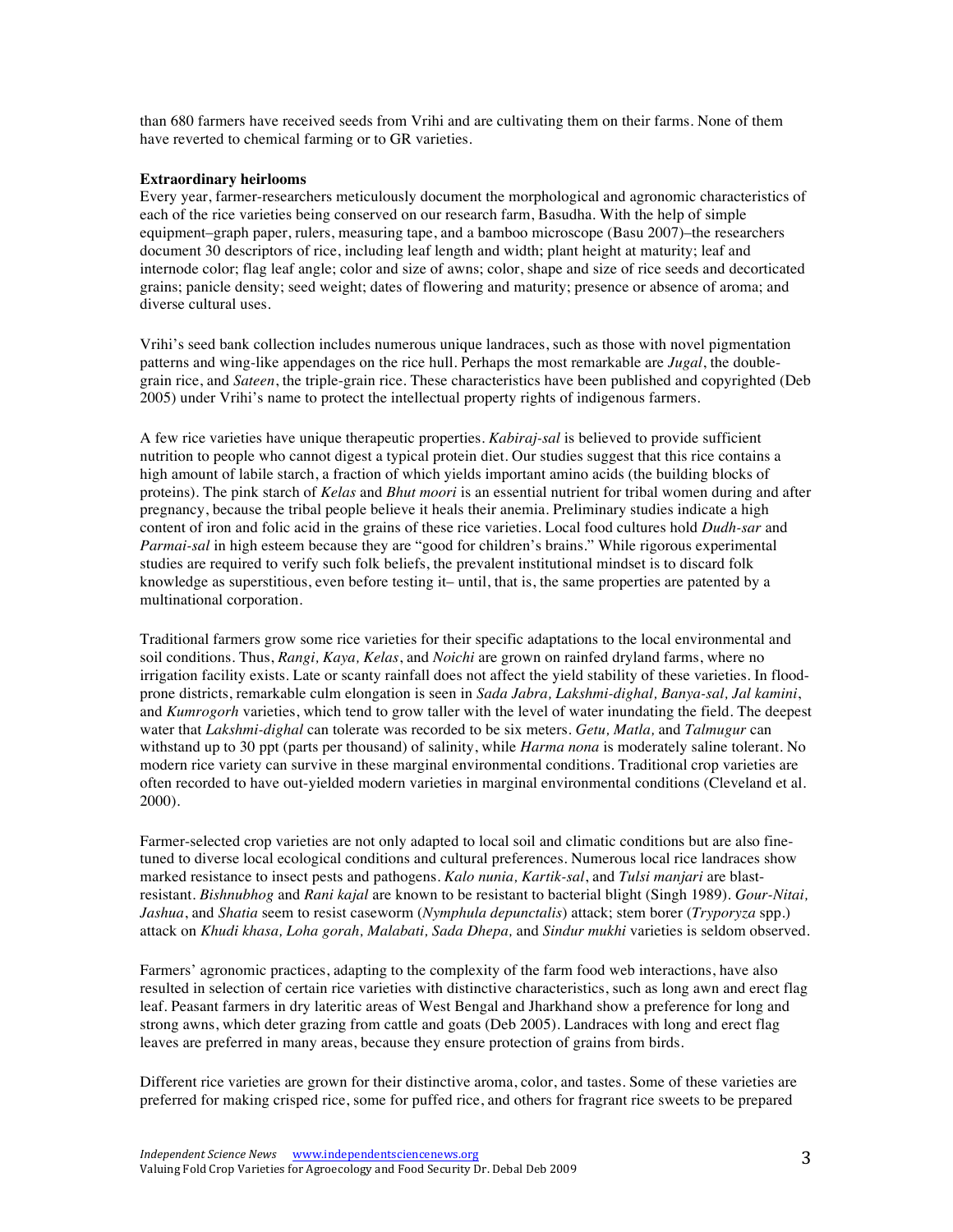for special ceremonies. Blind to this diversity of local food cultures and farm ecological complexity, the agronomic modernization agenda has entailed drastic truncation of crop genetic diversity as well as homogenization of food cultures on all continents.

### **Sustainable agriculture and crop genetic diversity**

Crop genetic diversity, which our ancestors enormously expanded over millennia (Doebley 2006), is our best bet for sustainable food production against stochastic changes in local climate, soil chemistry, and biotic influences. Reintroducing the traditional varietal mixtures in rice farms is a key to sustainable agriculture. A wide genetic base provides "built-in insurance" (Harlan 1992) against crop pests, pathogens, and climatic vagaries.

Traditional crop landraces are an important component of sustainable agriculture because their long-term yield stability is superior to most modern varieties. An ample body of evidence exists to indicate that whenever there is a shortage of irrigation water or of fertilizers–due to drought, social problems, or a disruption of the supply network– "modern crops typically show a reduction in yield that is greater and covers wider areas, compared with folk varieties" (Cleveland et al. 1994). Under optimal farming conditions, some folk varieties may have lower mean yields than high-yield varieties but exhibit considerably higher mean yields in the marginal environments to which they are specifically adapted.

All these differences are amply demonstrated on Basudha farm in a remote corner of West Bengal, India. This farm is the only farm in South Asia where over 600 rice landraces are grown every year for producing seeds. These rice varieties are grown with no agrochemicals and scant irrigation. On the same farm, over 20 other crops, including oil seeds, vegetables, and pulses, are also grown each year. To a modern, "scientifically trained" farmer as well as a professional agronomist, it's unbelievable that over the past eight years, none of the 610 varieties at Basudha needed any pesticides–including bio-pesticides–to control rice pests and pathogens. The benefit of using varietal mixtures to control diseases and pests has been amply documented in the scientific literature (Winterer et al. 1994; Wolfe 2000; Leung et al. 2003). The secret lies in folk ecological wisdom: *biological diversity enhances ecosystem persistence and resilience*. Modern ecological research (Folke et al. 2004; Tilman et al. 2006; Allesina and Pascual 2008) supports this wisdom.

If the hardware of sustainable agriculture is crop diversity, the software consists of biodiversity-enhancing farming techniques. The farming technique is the "program" of cultivation and can successfully "run" on appropriate hardware of crop genetic and species diversity. In the absence of the appropriate hardware however, the software of ecological agriculture cannot give good results, simply because the techniques evolved in an empirical base of on-farm biodiversity. Multiple cropping, the use of varietal mixtures, the creation of diverse habitat patches, and the fostering of populations of natural enemies of pests are the most certain means of enhancing agroecosystem complexity. More species and genetic diversity mean greater complexity, which in turn creates greater resilience–that is, the system's ability to return to its original species composition and structure following environmental perturbations such as pest and disease outbreaks or drought, etc.

# **Ecological functions of on-farm biodiversity**

Food security and sustainability at the production level are a consequence of the agroecosystem's resilience, which can only be maintained by using diversity on both species and crop genetic levels. Varietal mixtures are a proven method of reducing diseases and pests. Growing companion crops like pigeonpea, chickpea, rozelle, yams, *Ipomea fistulosa*, and hedge bushes provide alternative hosts for many herbivore insects, thereby reducing pest pressure on rice. They also provide important nutrients for the soil, while the leaves of associate crops like pigeonpea (*Cajanus cajan*) can suppress growth of certain grasses like *Cyperus rotundus*.

Pest insects and mollusks can be effectively controlled, even eliminated, by inviting carnivorous birds and reptiles (unless they have been eliminated from the area by pesticides and industrial toxins). Erecting bamboo "T's" or placing dead tree branches on the farm encourages a range of carnivorous birds, including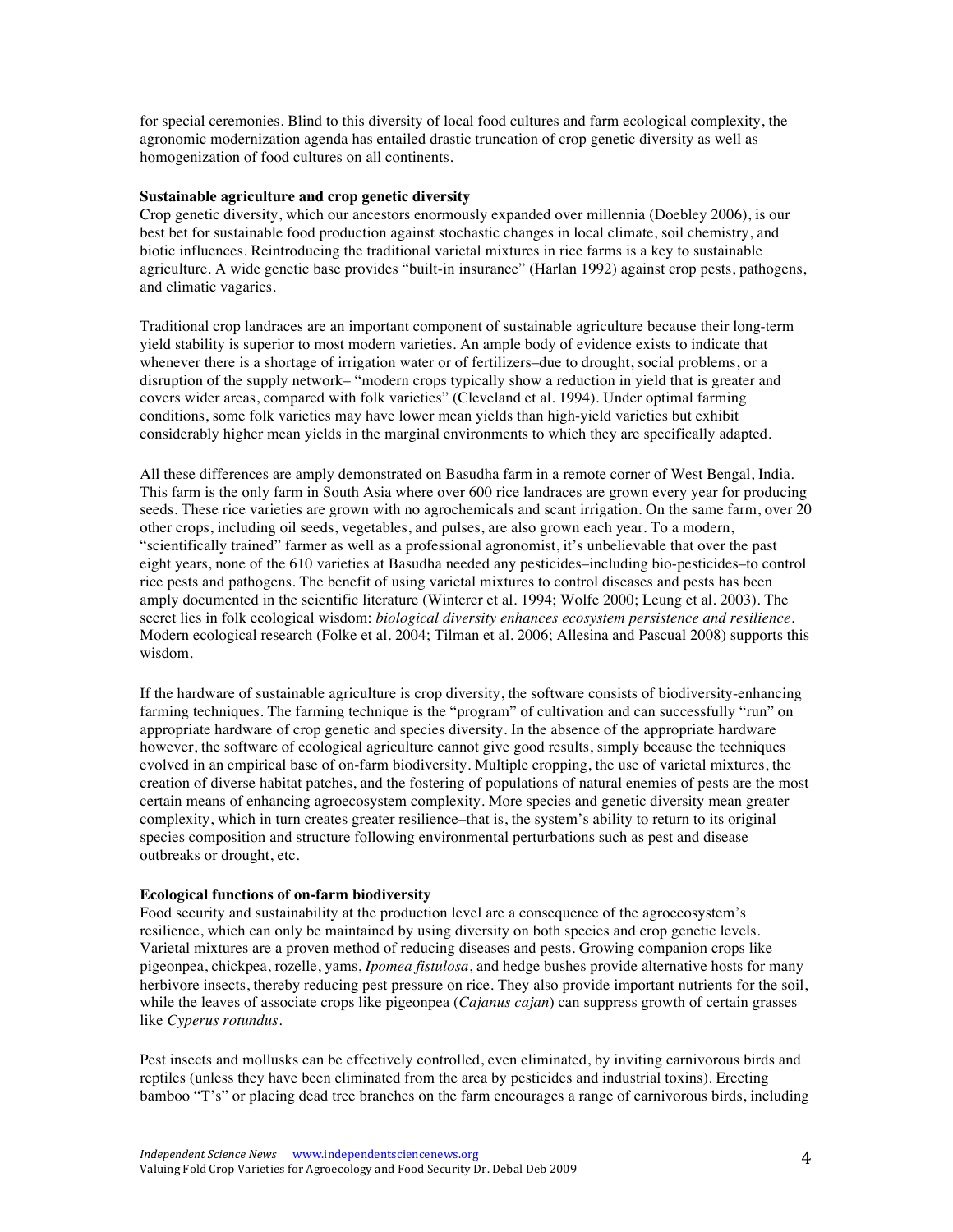the drongo, bee eaters, owls, and nightjars, to perch on them. Leaving small empty patches or puddles of water on the land creates diverse ecosystems and thus enhances biodiversity. The hoopoe, the cattle egret, the myna, and the crow pheasant love to browse for insects in these open spaces.

Measures to retain soil moisture to prevent nutrients from leaching out are also of crucial importance. The moisturizing effect of mulching triggers certain key genes that synergistically operate to delay crop senescence and reduce disease susceptibility (Kumar et al. 2004). The combined use of green mulch and cover crops nurtures key soil ecosystem components–microbes, earthworms, ants, ground beetles, millipedes, centipedes, pseudoscorpions, glow worms, and thrips — which all contribute to soil nutrient cycling.

Agricultural sustainability consists of long-term productivity, not short-term increase of yield. Ecological agriculture, which seeks to understand and apply ecological principles to farm ecosystems, is the future of modern agriculture. To correct the mistakes committed in the course of industrial agriculture over the past 50 years, it is imperative that the empirical agricultural knowledge of past centuries and the gigantic achievements of ancient farmer-scientists are examined and employed to reestablish connections to the components of the agroecosystem. The problems of agricultural production that arise from the disintegration of agorecosystem complexity can only be solved by restoring this complexity, not by simplifying it with technological fixes.

### **References**

Allesina S and Pascual M (2008). Network structure, predator-prey modules, and stability in large food webs. Theoretical Ecology 1(1):55-64.

Basu, P (2007). Microscopes made from bamboo bring biology into focus. Nature Medicine 13(10): 1128. http://www.nature.com/nm/journal/v13/n10/pdf/nm1007-1128a.pdf [5].

Challinor A, Slingo J, Turner A and Wheeler T (2006). Indian Monsoon: Contribution to the Stern Review. University of Reading. www.hm-treasury.gov.uk/d/Challinor\_et\_al.pdf [6].

Chameides B (2009). Monsoon fails, India suffers. The Green Grok. Nicholas School of the Environment at Duke University. www.nicholas.duke.edu/thegreengrok/monsoon\_india [7].

Cleveland DA, Soleri D and Smith SE (1994). Do folk crop varieties have a role in sustainable agriculture? BioScience 44(11): 740–751.

Cleveland DA, Soleri D and Smith SE (2000). A biological framework for understanding farmers' plant breeding. Economic Botany 54(3): 377–394.

Deb D (2005). Seeds of Tradition, Seeds of Future: Folk Rice Varieties from east India. Research Foundation for Science Technology & Ecology. New Delhi.

Doebley J (2006). Unfallen grains: how ancient farmers turned weeds into crops. Science 312(5778): 1318– 1319.

FAI (2008). Fertiliser Statistics, Year 2007-2008. Fertilizer Association of India. New Delhi. http://www.faidelhi.org/ [8]

Flinn JC, De Dutta SK and Labadan E (1982). An analysis of long term rice yields in a wetland soil. Field Crops Research 7(3): 201–216.